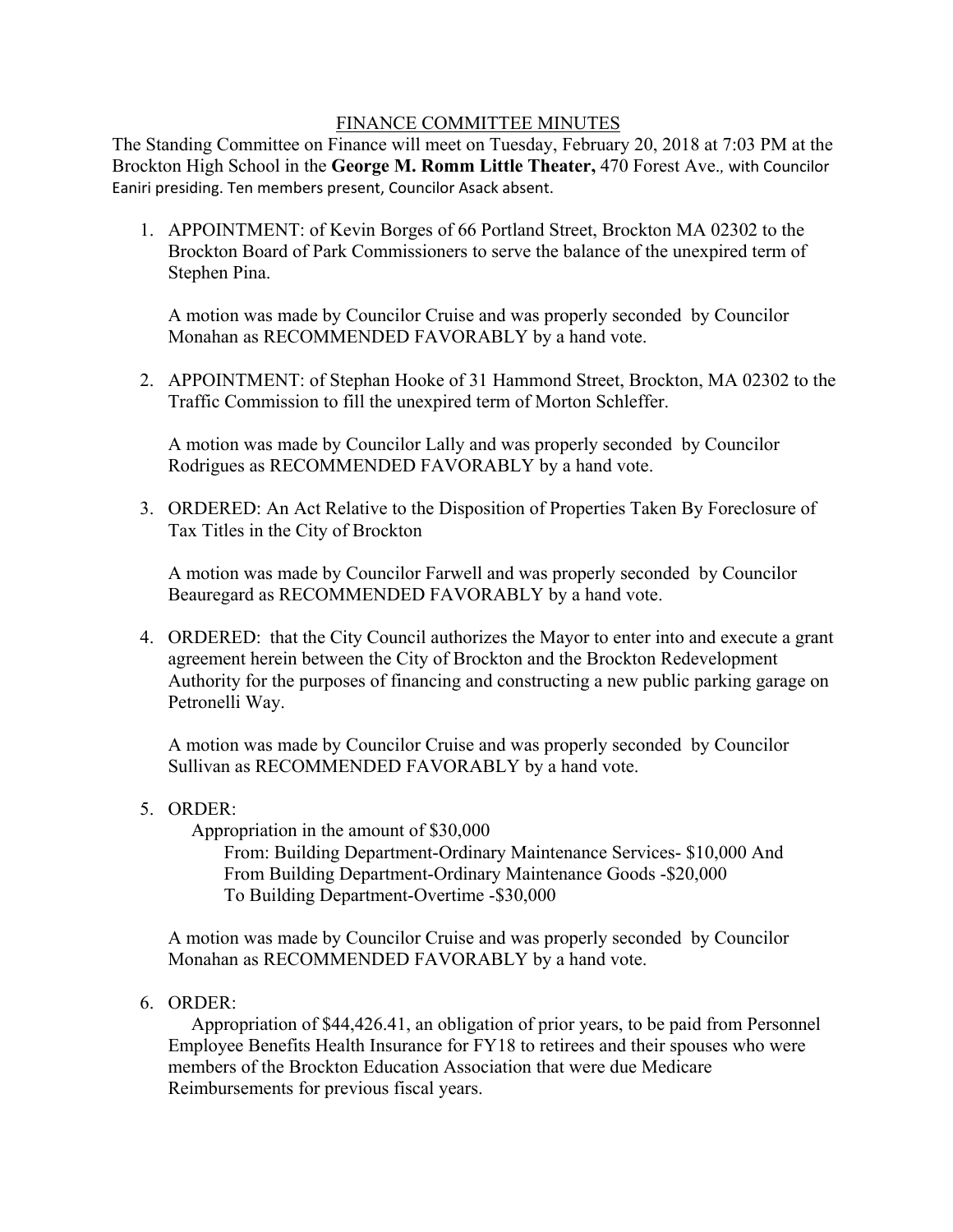A motion was made by Councilor Sullivan and was properly seconded by Councilor Monahan as RECOMMENDED FAVORABLY by a hand vote.

## 7. ORDER:

 Appropriation of the total grant in the amount of \$13,614.00 From: Commonwealth of Massachusetts Executive Office of Public Safety-FY18 Student and Senior Awareness of Fire Education (S.A.F.E) Grant. To: City of Brockton Fire Department FY18 Student Awareness of Fire Education (S.A.F.E) Grant Fund \$10,407 To: City of Brockton Fire Department-FY18 Senior Safe Grant Fund. \$3,207

A motion was made by Councilor Monahan and was properly seconded by Councilor Derenoncourt as RECOMMENDED FAVORABLY by a hand vote.

## 8. ORDER:

Appropriation of \$279,000

From: Fire Department-Personal Services-Non Overtime To: Fire Department-Services-Overtime. To maintain all companies through the remainder of Fiscal Year 2018.

A motion was made by Councilor Farwell and was properly seconded by Councilor Monahan as RECOMMENDED FAVORABLY by a hand vote.

## 9. ORDER:

Transfer in the amount of \$60,000

From: Department of Public Works-Ordinary Maintenance Services To: Department of Public Works-Sewer Personnel Services Overtime

A motion was made by Councilor Sullivan and was properly seconded by Councilor Lally as RECOMMENDED FAVORABLY by a hand vote.

#### $10$ . ORDER:

| Transfer in the amount of \$160,000                         |           |
|-------------------------------------------------------------|-----------|
| From: Dept. of Public Works-Personnel Services Non Overtime | \$52,000  |
| Dept. of Public Works-Purchase of Services                  | \$66,000  |
| Dept. of Public Works-Ordinary Maintenance Goods            | \$42,000  |
| To: Dept. of Public Works-Water Personnel Services Overtime | \$160,000 |

A motion was made by Councilor Monahan and was properly seconded by Councilor Sullivan as RECOMMENDED FAVORABLY by a hand vote.

### 11. ORDER:

 To: Police Personnel Service Overtime Transfer of \$275,000 From: Personnel Services other than Overtime